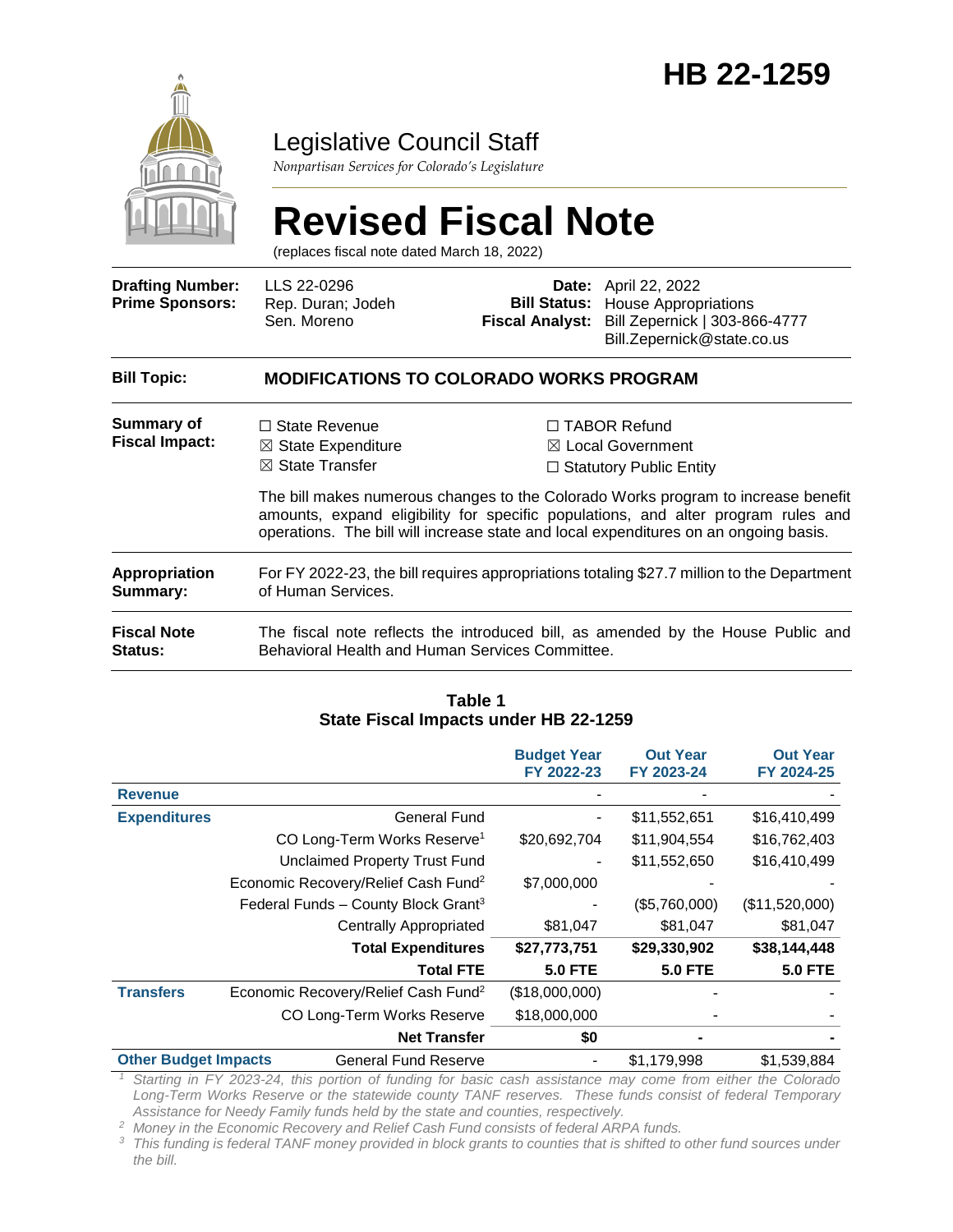### Page 2<br>April 22, 2022 **HB 22-1259**

#### **Summary of Legislation**

The bill makes several changes to the Temporary Assistance for Needy Families (TANF) program known as the Colorado Works program in the Colorado Department of Humans Services (CDHS). The bill will increase program benefits, expand eligibility for specific populations, modify program rules and operations, and require new public outreach, data collection, and reporting. The changes in the bill are described in more detail below.

**Increased cash assistance benefits**. The bill requires monthly basic cash assistance payments under Colorado Works to increase by 20 percent above the previous year's level in FY 2022-23. Starting in FY 2023-24, the basic cash assistance amount must increase by the greater of 2 percent or the three-year average of prior year Social Security cost of living adjustments. Funding for the increased benefit is described below.

- For FY 2022-23, the bill transfers \$18 million from the Economic Recovery and Relief Cash Fund to the Colorado Long-Term Works Reserve to cover the costs of increasing basic cash assistance under the bill. In FY 2023-24 and future years, the costs of increasing cash assistance must be split evenly between General Fund, the Unclaimed Property Trust Fund, and state and county TANF reserves. The CDHS must determine an equitable portion of TANF reserves that must come from the state and from counties.
- The bill includes triggers for changes in funding sources based on the level of funds in state and county TANF fund reserves. The Joint Budget Committee (JBC) must review the amount of TANF state and county TANF reserves available each year to determine if the reserves are expected to fall below the specified thresholds so that the state can adjust appropriations in line with the bill's requirements.

**Other benefit changes.** The bill makes several other changes that increase benefit amounts and the length of time Colorado Works participants may receive them. These changes include:

- requiring that the CDHS establish rules for both an initial disregard of earned income following the start of employment and a gradual step down in the amount of disregarded income;
- requiring the CDHS to use the lowest monthly income conversion ratio for converting weekly and bi-weekly income to a monthly amount; and
- reducing to \$1 the amount that a person receiving cash assistance may be sanctioned for the first violation of program rules, compared to a minimum sanction of 25 percent of a household's assistance payment under current law.

**Expanded eligibility and exemptions.** The State Board of Human Services is required to establish standards and procedures that require counties to provide benefits beyond the program's current 60 month lifetime limit and to waive the program's work requirement if an applicant or program participant demonstrates good cause for doing so., including being a single parent with a child below 1 year of age, and experiencing hardship, as defined in rule. In addition, the bill allows persons convicted of a drug felony on or after June 3, 1997, to receive benefits.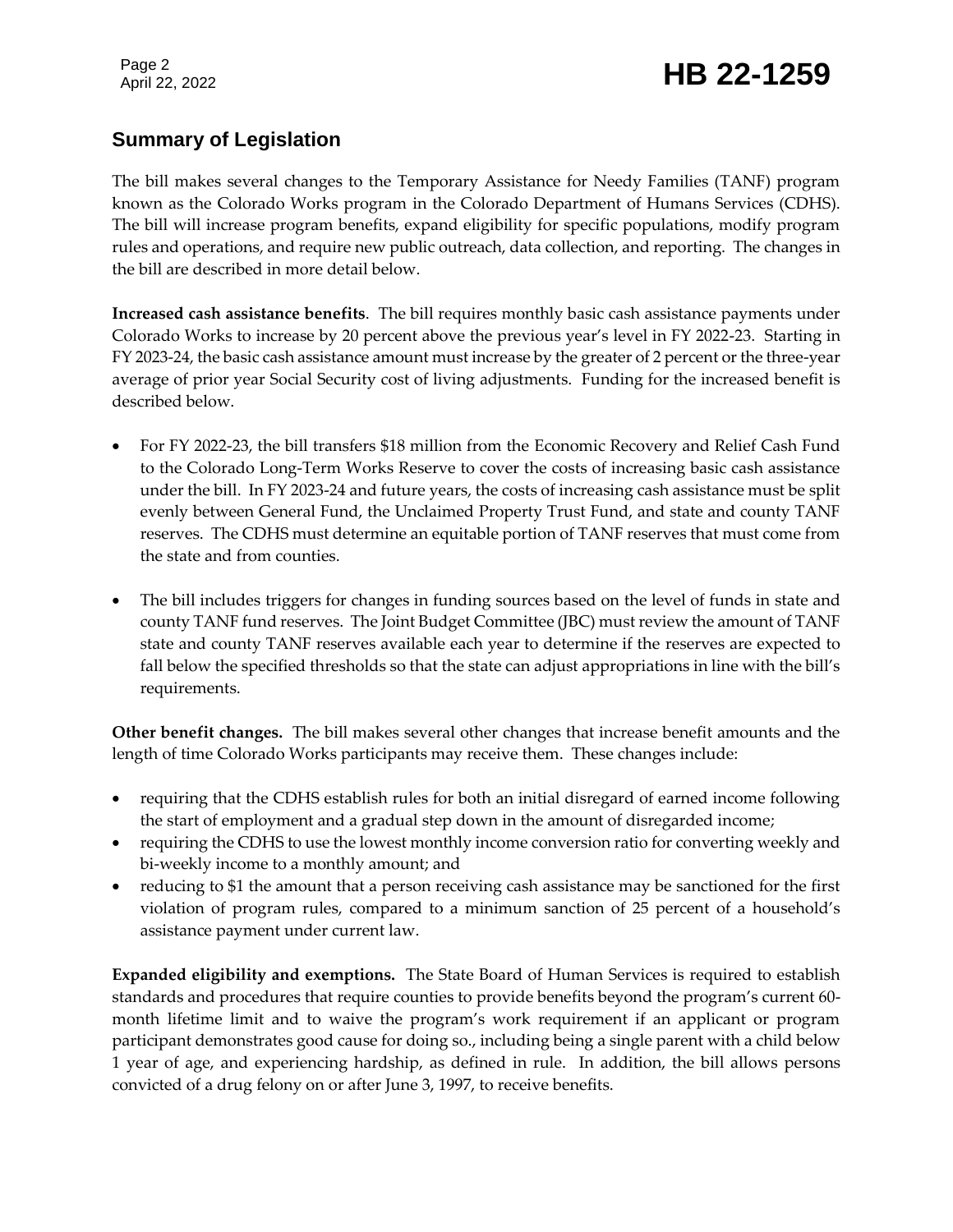## Page 3<br>April 22, 2022 **HB 22-1259**

**Program rules and operations.** The bill places several new program rules and operations requirements on the CDHS. First, the CDHS must annually review and update the standard of need for households receiving assistance under Colorado Works in relation to the state's economic conditions. Second, the bill encourages the CDHS to align Colorado Works redetermination and verification timelines with other public assistance programs. Third, the State Board of Human Services is charged with ensuring compliance with the federal work participation rate in regards to the waiver of the work requirement (discussed above).

**Outreach and training.**The CDHS is required to create an outreach plan, with input from counties and stakeholders, to promote program access among eligible Coloradans. The bill specifies requirements for this outreach plan, including strategies for reaching diverse populations and information on program processes. Further, the bill requires the CDHS to provide comprehensive program training to county workers, along with toolkits, manuals, and other materials for county staff, applicants, and participants, including information about child care assistance, education, and work requirements, and other means to help participants meet their goals.

**Program data and reporting.** The bill requires the CDHS to monitor counties' workload impacts due to the administration of the Colorado Works program. Additionally, the CDHS will consult with counties to determine if additional funding is required to maintain or improve staffing levels. The bill encourages counties to contact program participants for exit interviews and inform the CDHS of any potential rule changes to enhance the client experience. Lastly, the bill requires the CDHS to report to the General Assembly in its annual SMART Act hearing, various data about program participants specified in the bill, and, to the extent practicable, information gathered through surveys and exit interviews.

**Emergency and disaster funding.** For a county that has exhausted its TANF reserves and is experiencing a local or statewide natural disaster or emergency, the bill creates a new process for the county to request funds from the County Block Grant Support Fund. The CDHS, with input from the Works Allocations Committee, must set criteria for use of funds in these situations.

**Employment Opportunities with Wages Program.** The bill includes an appropriation of \$7 million from the Economic Recovery and Relief Cash Fund to the Employment Opportunities with Wages Program in the DHS. This program assists Colorado Works participants find permanent employment with a living wage.

#### **Background**

Colorado Works is the state's implementation of the federal TANF program and is funded through a federal block grant to states. Colorado has received a flat \$136.1 million TANF block grant since 1996. The program is overseen by the CDHS and administered by counties in Colorado. Most of the annual TANF block grant (\$128 million) is allocated to counties, which are required to provide local matching funds of 20 percent. About \$150 million in federal and county funds supports the Colorado Works program. Each county receives an annual allocation, based on a formula, to administer the program, provide monthly cash assistance to eligible households, and provide support services to help recipients meet their employment goals.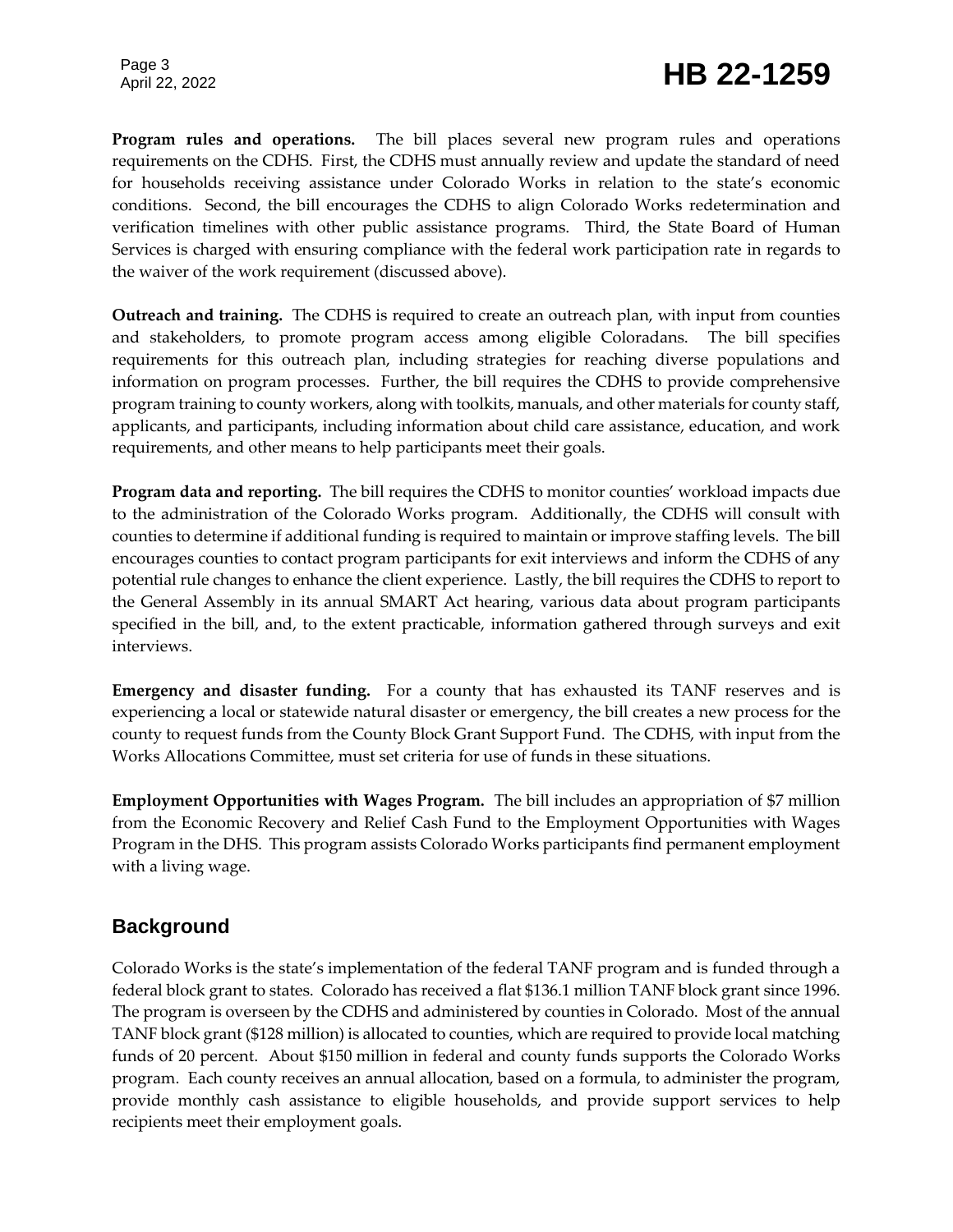### Page 4<br>April 22, 2022 **HB 22-1259**

Federal rules allow unused TANF funds to be held in reserve by both the counties and the state. County reserves consist of unused funds from the county's annual allocation. Current law limits county reserves to 40 percent of a county's allocation or \$100,000, whichever is higher. The state's reserve consists of unappropriated and unexpended TANF funds, including any funds that revert from the counties over the statewide cap.

#### **Assumptions**

**Basic cash assistance.** The basic cash assistance award for a family of three (one parent and two children) is currently \$508 per month. Actual awards vary by family size and composition. It is assumed that the average benefit for all households is about \$480 per month based on available state and federal data. It is assumed that basic cash assistance benefits will grow by 20 percent in FY 2022-23 compared to the prior year (as required by the bill), and then grow by 4.8 percent in FY 2023-24 and 5.6 percent in FY 2024-25, based on prior year Social Security cost of living adjustments and the March 2022, Legislative Council Staff forecast of the change in the consumer price index.

**Program caseload.** It is assumed that about 14,000 households per month will receive basic cash assistance in FY 2022-23. This number is assumed to increase to 15,000 households in FY 2023-24 and 16,000 in FY 2024-25 and future years. These amounts are informed by FY 2019-20 actual caseloads and account for future increases as the impact of federal pandemic assistance wears off, cases return to historical norms, and the impact of increased outreach under the bill. Additional detail on increased caseload from policy changes in this bill is provided in the State Expenditures section below.

**Rulemaking and implementation.** The fiscal note assumes that the CDHS will require around six months to conduct rulemaking and make necessary computer system changes concerning waivers and modifications in program eligibility. Therefore, caseload impacts are assumed to start on January 1, 2023. The increase in the cash assistance amount is assumed to take effect on July 1, 2022.

**Fund sources.** All costs in FY 2022-23 are assumed to be paid from the Colorado Long-Term Works Reserve. For FY 2023-24, it is assumed that there will be sufficient state and county TANF reserves for the costs of basic cash assistance to be paid equally from General Fund, Unclaimed Property Tax, and state and county TANF reserves. All administrative costs under the bill are assumed to be paid from the Colorado Long-Term Works Reserve.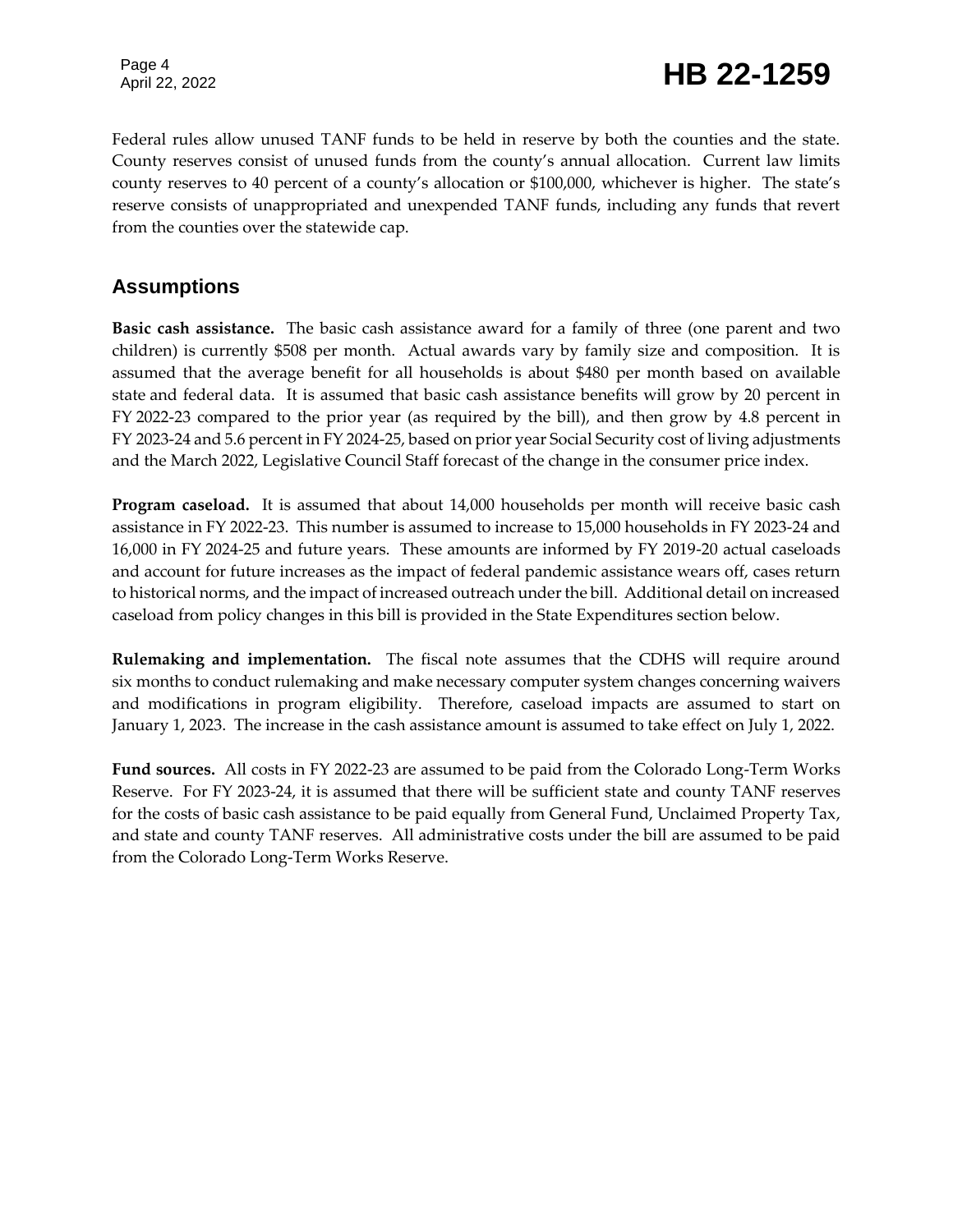#### **State Expenditures**

The bill increases state expenditures in the CDHS by \$27.8 million in FY 2022-23, \$29.3 million in FY 2023-24, and \$38.1 million in FY 2024-25. Costs for basic cash assistance will increase in future years by at least 2 percent, depending on inflation. The bill will also shift a portion of costs that are currently paid from county block grants to the new state and local funding stream created by the bill. Costs are shown in Table 2 and detailed below.

|                                              | FY 2022-23     | FY 2023-24     | FY 2024-25     |
|----------------------------------------------|----------------|----------------|----------------|
| <b>Personal Services</b>                     | \$345,153      | \$345,153      | \$345,153      |
| <b>Operating Expenses</b>                    | \$6,750        | \$6,750        | \$6,750        |
| <b>Capital Outlay Costs</b>                  | \$31,000       |                |                |
| <b>CBMS Upgrades</b>                         | \$1,066,400    |                |                |
| Basic Cash Assistance <sup>1</sup>           | \$19,243,401   | \$28,897,952   | \$37,711,498   |
| <b>Employment Opportunities Wage Program</b> | \$7,000,000    |                |                |
| Centrally Appropriated Costs <sup>2</sup>    | \$81,047       | \$81,047       | \$81,047       |
| <b>Total Cost</b>                            | \$27,773,751   | \$29,330,902   | \$38,144,448   |
| <b>Total FTE</b>                             | <b>5.0 FTE</b> | <b>5.0 FTE</b> | <b>5.0 FTE</b> |

| Table 2                                                    |  |  |  |  |
|------------------------------------------------------------|--|--|--|--|
| Department of Human Services Expenditures under HB 22-1259 |  |  |  |  |

*<sup>1</sup>See Table 3 for a breakdown of these costs.*

<sup>2</sup>*Centrally appropriated costs are not included in the bill'*s appropriation.

**Personal services.** CDHS requires 5.0 FTE to implement the bill. The staff includes 2.0 FTE for policy advisors/analysts to create data reporting standards for counties, analyze data and information provided by counties, coordinate with stakeholders, develop reports, evaluate county workload impacts, and provide information through the SMART Act and 3.0 FTE for marketing and communications specialists to implement the bill's outreach and engagement requirements, conduct training, and provide technical assistance to counties. Costs for this FTE include personal services costs, standard operating, and capital outlay costs.

**Colorado Benefits Management System (CBMS).** This bill requires 8,600 hours of contract computer programming to modify the CBMS at a rate of \$124 per hour, which increases costs by \$1,066,400 in FY 2022-23. While the CDHS receives an annual appropriation for a set amount of CBMS programming each year (CBMS pool hours), the fiscal note assumes that modifications of this scope cannot be conducted within this existing appropriation. Funding for CBMS is reappropriated to the Office of Information Technology.

**Basic cash assistance.** Spending on basic cash assistance to Colorado Works participants is expected to increase by \$19.2 million in FY 2022-23, \$28.9 million in FY 2023-24, and \$37.7 million in FY 2024-25. This amount will increase in future years by the greater of two percent or the rolling three-year average of social security cost of living adjustments. These costs are summarized in Table 3 and described in more detail below. The increase in basic cash assistance, shown in the first row of Table 3, applies to the projected caseload under current law. The other eligibility changes discussed below and shown in Table 3 account for both the projected change in caseload and the phased-in benefit increase.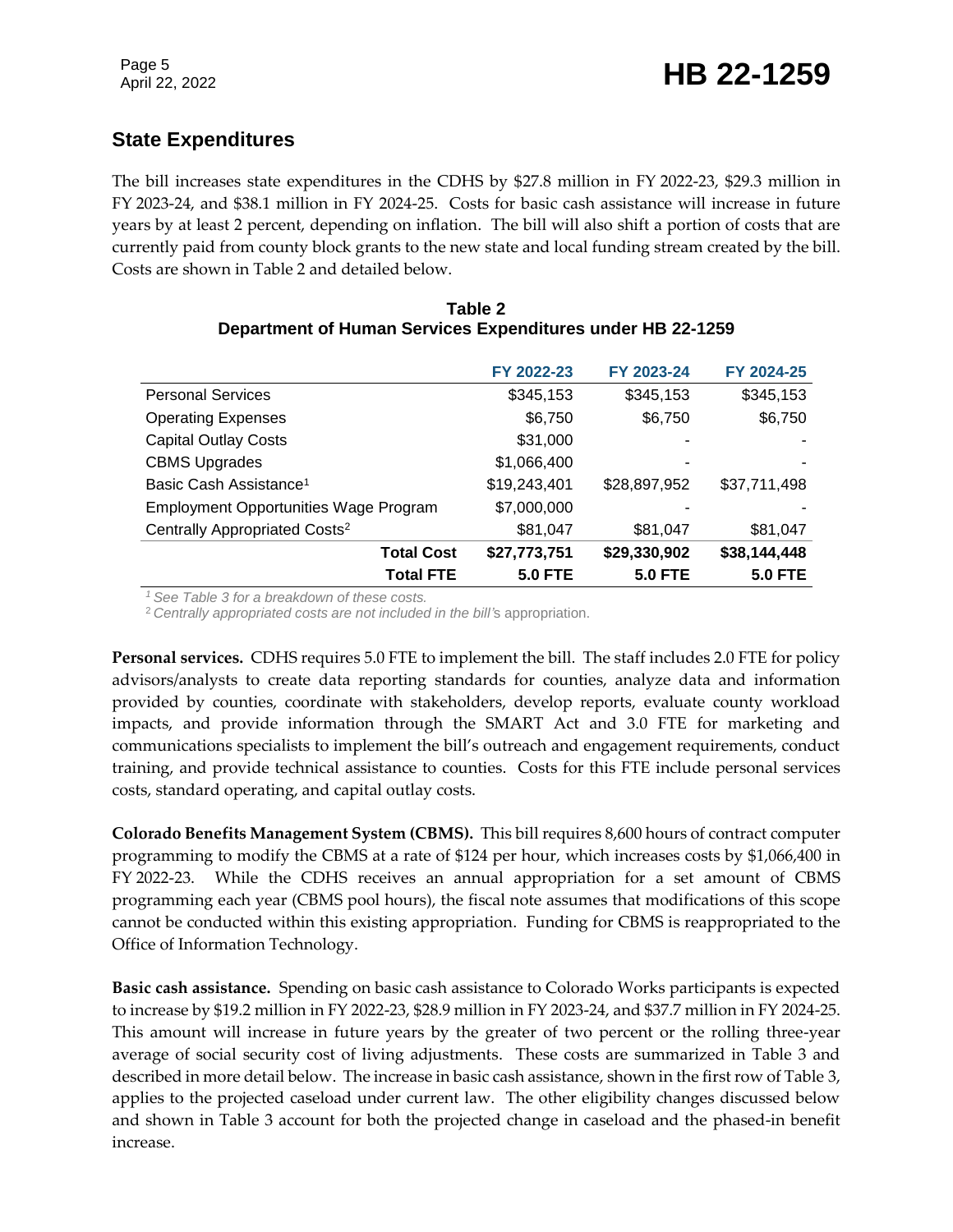|                                  | FY 2022-23   | FY 2023-24   | FY 2024-25   |
|----------------------------------|--------------|--------------|--------------|
| <b>Increased Cash Assistance</b> | \$16,128,000 | \$22,256,640 | \$30,230,839 |
| Income Disregard                 | \$864,000    | \$1,940,297  | \$2,185,551  |
| Work Requirement Hardship Waiver | \$725,760    | \$1,629,850  | \$1,835,863  |
| 60-Month Lifetime Limit Waiver   | \$725,760    | \$1,629,850  | \$1,835,863  |
| <b>Reduced Sanctions</b>         | \$316,041    | \$354,749    | \$399,474    |
| Drug Felony Eligibility          | \$483,840    | \$1,086,566  | \$1,223,908  |
| <b>Total Costs</b>               | \$19,243,401 | \$28,897,952 | \$37,711,498 |

**Table 3 Increased Basic Cash Assistance under HB 22-1259**

- *Increased cash assistance.* Increasing the basic cash assistance benefit by 20 percent will increase costs by \$16.1 million in FY 2022-23. Based on projected increases to the Social Security cost of living adjustments, expenditures will increase by \$16.1 million in FY 2022-23, \$22.3 million in FY 2023-24 and \$30.2 million in FY 2024-25.
- *Income disregard.* After the State Board of Human Services adopts a phased in step down of the income disregard, the fiscal note assumes that about 7 percent of program participants who become employed, or about 1,000 to 1,150 participants per year, will continue to receive basic cash assistance for an average of three months longer than they would have otherwise received under current law. Actual costs may vary depending on rules promulgated by the board to implement this new income disregard and current county practices.
- *Work requirement and lifetime limit waivers.* It is assumed that creation of the work requirement waiver and the lifetime limit waiver will each increase average monthly caseload by about 1.5 percent, or about 210 to 240 participants per waiver (a combined increase of 3 percent, or 420 to 480 participants, per year). Actual costs will depend on waiver rules promulgated by the CDHS.
- *Reduced sanctions.* According to the counties, most participants who have their benefit reduced for failure to comply with program requirements come into compliance after the first time that sanctions are imposed under current law. It is assumed that program rules will continue to allow for more substantial sanctions on second or subsequent violations, and program participants will come into compliance following a second sanction if they do not do so after the minimal first sanction under the bill. Therefore, based on available data, the fiscal note assumes that about 180 participants per month will receive increased cash assistance from the lower sanction. The increased benefit is assumed to equal 25 percent of the average monthly benefit, reduced slightly by the \$1 sanction per participant sanction imposed by the bill.
- *Persons convicted of drug-related felonies.* Currently, persons previously convicted of a drug felony are not eligible for Colorado Works and are unlikely to apply; therefore, current data on persons who are rejected for this reason likely significantly underestimates the population that will become eligible under the bill. Preliminarily, the fiscal note assumes that expanding eligibility for persons with a drug-related felony conviction will increase the average monthly caseload by at least 1 percent, or between 140 and 160 persons per month. The actual increase will depend on outreach, information availability, and post-incarceration programs implemented by the CDHS and counties.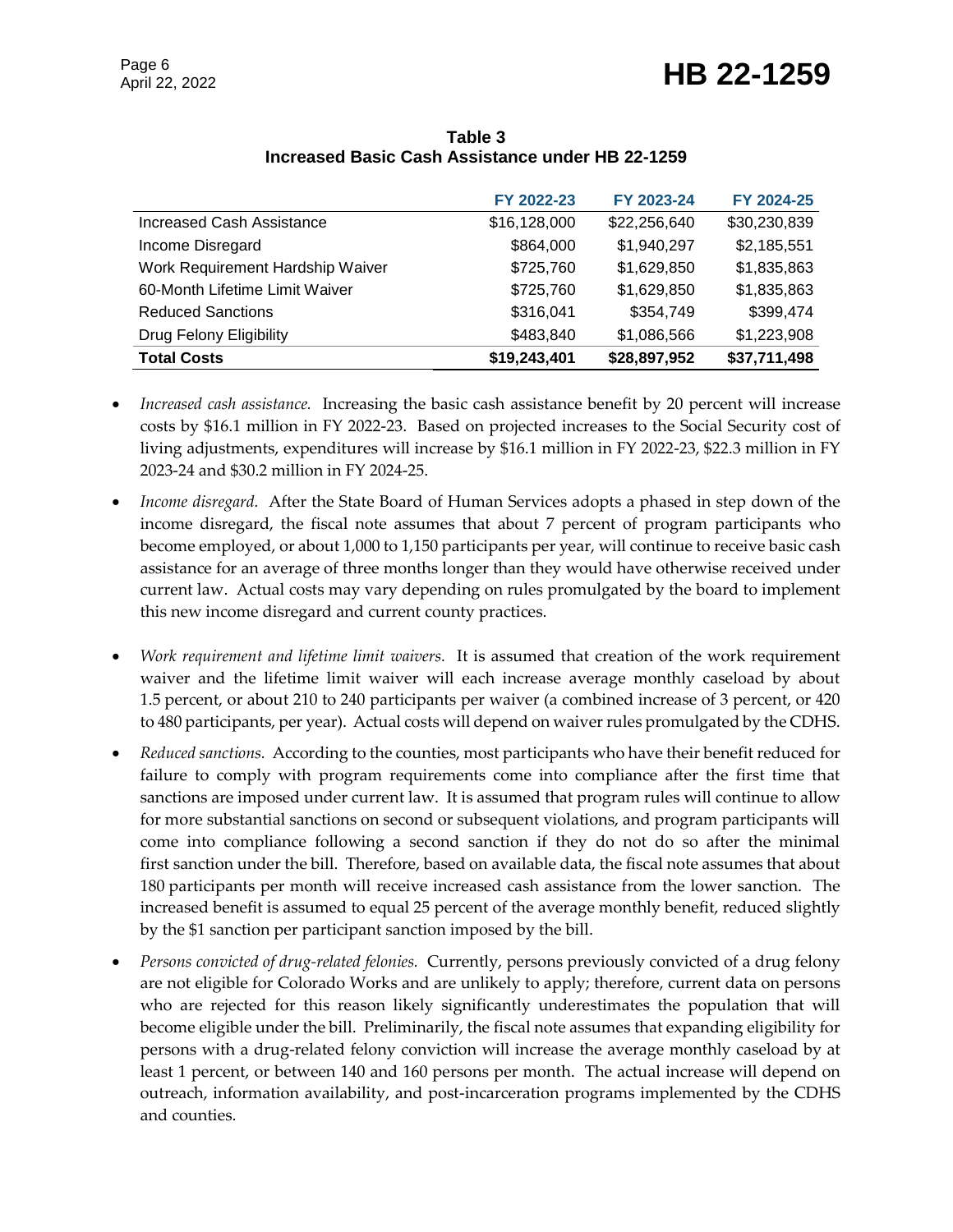## Page 7<br>April 22, 2022 **HB 22-1259**

**Basic cash assistance funding streams.** The bill changes how basic cash assistance is funded when the amount of assistance exceeds FY 2021-22 funding levels. Specifically, starting in FY 2023-24, assuming certain reserve thresholds are met, the bill requires that any increase in basic cash assistance above the amount provided in FY 2021-22 be paid equally from the General Fund, Unclaimed Property Trust Fund, and state and county reserves. Information on how basic cash assistance will be paid for under the bill, and shifts in funding that will occur, are described below.

- *FY 2022-23.* As stated in the Assumptions section, costs of the increase in basic cash assistance is assumed to be paid entirely from the Colorado Long-Term Works Reserve in FY 2022-23. However, the bill only specifically requires that the \$18 million transferred to the reserve be used for the increase in basic cash assistance relative to FY 2021-22 levels. Should the entire \$19.2 million not be appropriated from the Colorado Long-Term Works Reserve, then county reserves would need to be used.
- *FY 2023-24 and FY 2024-25.* Because the new funding formula starting in FY 2023-24 applies to any increase in basic cash assistance, not just those attributable to this bill, a portion of basic cash assistance that would be paid by counties from their annual block grant under current law will instead shift to this new funding stream. Because of pandemic era assistance programs, caseloads in FY 2021-22 are currently lower than historical norms. In future years, caseload growth is assumed to occur, with or without this bill. Thus, the costs of increasing caseload beyond FY 2021-22 levels will increase costs to the General Fund, Unclaimed Property Trust Fund, and state and county reserves and decrease costs paid by county block grants. This shift in funding is estimated to be about \$5.8 million in FY 2023-24 and \$11.5 million in FY 2024-25.

**Employment Opportunities with Wages Program.** Based on the included appropriation, the bill increases expenditures in the DHS by \$7 million for the Employment Opportunities with Wages Program.

**Centrally appropriated costs.** Pursuant to a Joint Budget Committee policy, certain costs associated with this bill are addressed through the annual budget process and centrally appropriated in the Long Bill or supplemental appropriations bills rather than in this bill. These costs include employee insurance and supplemental employee retirement payments, are shown in Table 2.

#### **Other Budget Impacts**

**General Fund reserve.** Under current law, an amount equal to 15 percent of General Fund appropriations must be set aside in the General Fund statutory reserve beginning in FY 2022-23. Based on this fiscal note, the bill is expected to increase the General Fund held in reserve starting in FY 2023-24 by the amounts shown in Table 1. Money held in reserve decreases the amount of General Fund available for other purposes.